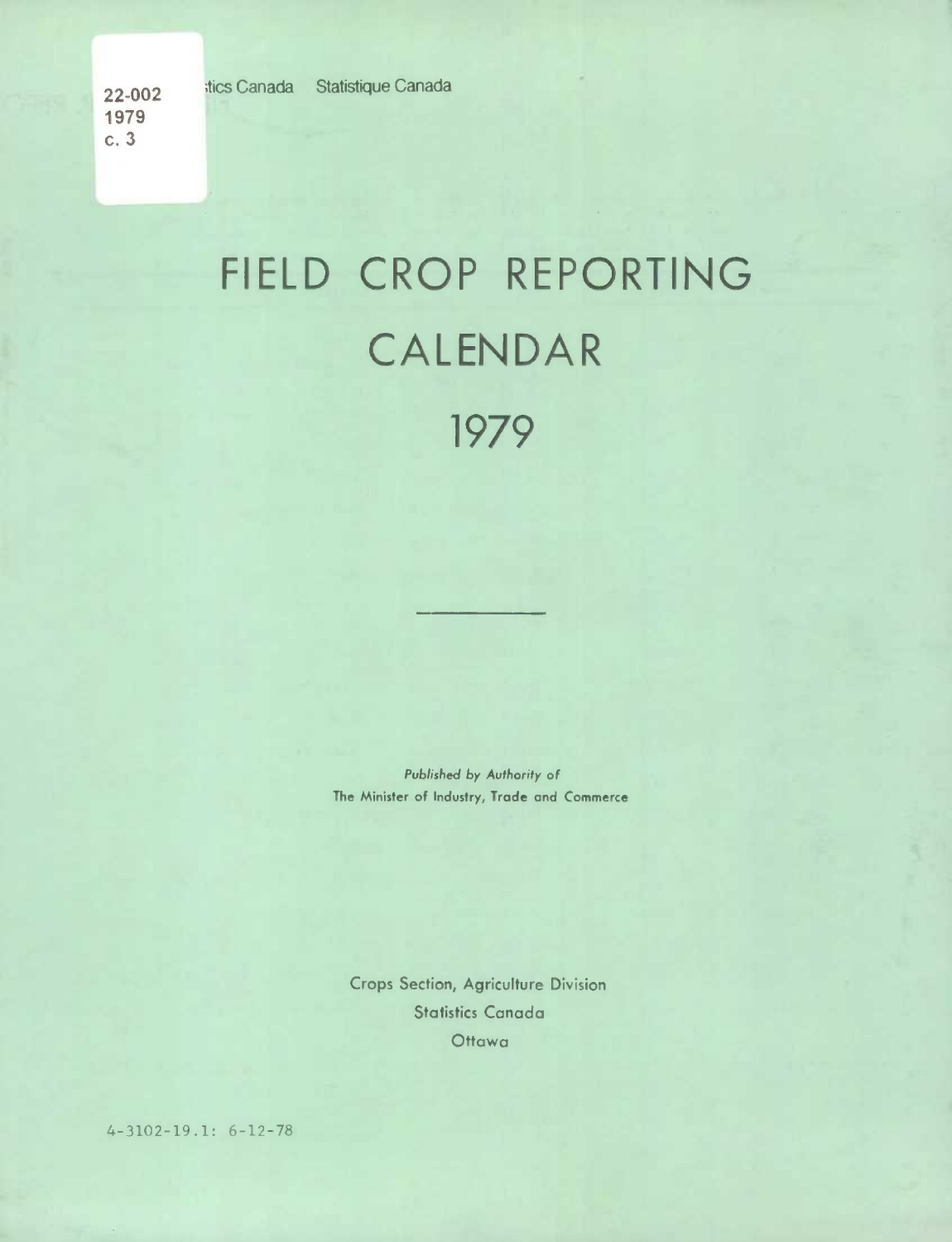## **FIELD CROP REPOI**

Note: The dates of issue and subject matter of regularly scheduled field crop reports to be released by the Agriculture Division of Statistics Canada during 1978 are listed below. All reports are issued at 3 p.m. E.S.T. or E.D.S.T. when in force.

| No.            | Date              | Day                   | Title                                                                                    |
|----------------|-------------------|-----------------------|------------------------------------------------------------------------------------------|
|                | 1979              |                       |                                                                                          |
| $\perp$        | January 26        | Friday                | SUMMERFALLOW AND STUBBLE, AREA AND YIELD OF SPECIFIED CROPS,<br>PRAIRIE PROVINCES, 1978. |
| $\overline{2}$ | April 6           | Friday                | MARCH INTENTIONS OF PRINCIPAL FIELD CROP AREA, CANADA.                                   |
| 3              | April 20          | Friday                | STOCKS OF GRAIN AT MARCH 31.                                                             |
| 4              | May 10            | Thursday              | Telegraphic Crop Report - CANADA.                                                        |
| 5.             | May <sub>17</sub> | Thursday              | Telegraphic Crop Report - Prairie Provinces.                                             |
| 6              | May 31            | Thursday              | Telegraphic Crop Report - CANADA.                                                        |
| 7              | June 7            | Thursday              | Telegraphic Crop Report - Prairie Provinces.                                             |
| 8              | June 15           | Friday                | JUNE INTENTIONS OF SPECIFIED CROP AND SUMMERFALLOW AREA.<br>PRAIRIE PROVINCES.           |
| 9              | June 28           | Thursday              | Telegraphic Crop Report - CANADA.                                                        |
| 10             | July 12           | Thursday              | Telegraphic Crop Report - Prairie Provinces.                                             |
| 11             | July 26           | Thursday              | Telegraphic Crop Report - CANADA.                                                        |
| 12             | August 2          | Thursday              | Telegraphic Crop Report - Prairie Provinces.                                             |
| 13             | August 17         | Friday                | STOCKS OF GRAIN AT JULY 31.                                                              |
| 14             | August 24         | Friday                | PRELIMINARY ESTIMATES OF CROP AND SUMMERFALLOW AREA, CANADA.                             |
| $15\,$         | August 30         | Thursday              | Telegraphic Crop Report - CANADA.                                                        |
| 16             | September 7       | Friday                | AUGUST FORECAST OF PRODUCTION OF PRINCIPAL FIELD CROPS, CANADA.                          |
| 17             | September 13      | Thursday              | Telegraphic Crop Report - Prairie Provinces.                                             |
| 18             | September 27      | Thursday              | Telegraphic Crop Report - CANADA.                                                        |
| 19             | October 5         | Friday                | SEPTEMBER FORECAST OF PRODUCTION OF PRINCIPAL FIELD CROPS, CANADA.                       |
| 20             | November          | (Date is<br>flexible) | NOVEMBER ESTIMATE OF PRODUCTION OF PRINCIPAL FIELD CROPS, CANADA.                        |

4-3102-19.1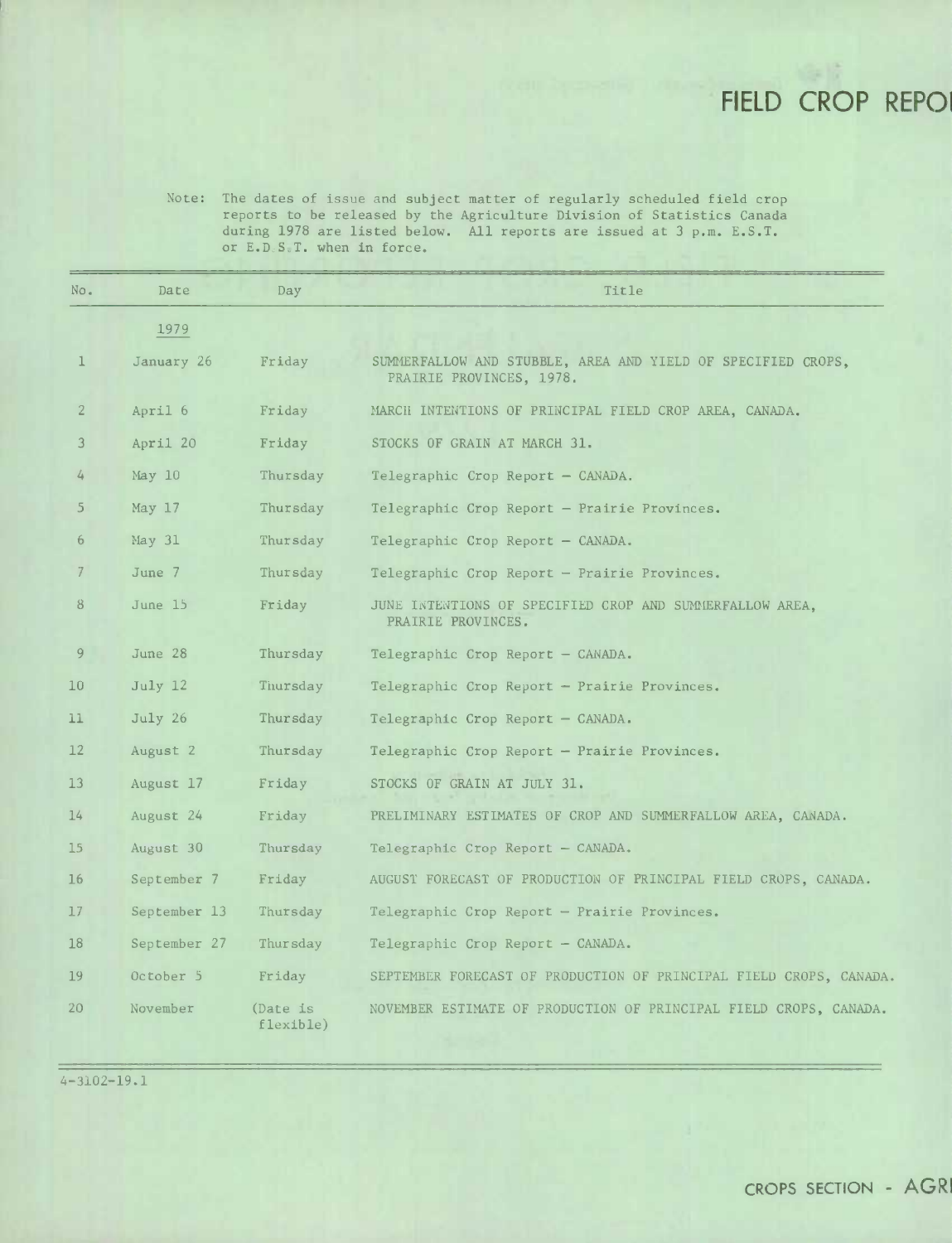## RTING CALENDAR

| 1979                                                                                                                                                                                                                                           |                                                                                                                                                                                                                                               |                                                                                                                                                                                                       |  |  |  |  |  |  |  |
|------------------------------------------------------------------------------------------------------------------------------------------------------------------------------------------------------------------------------------------------|-----------------------------------------------------------------------------------------------------------------------------------------------------------------------------------------------------------------------------------------------|-------------------------------------------------------------------------------------------------------------------------------------------------------------------------------------------------------|--|--|--|--|--|--|--|
| <b>January</b>                                                                                                                                                                                                                                 | <b>February</b>                                                                                                                                                                                                                               | <b>March</b>                                                                                                                                                                                          |  |  |  |  |  |  |  |
| S<br>W<br>F<br>$\mathbb S$<br>M<br>$\overline{2}$<br>3<br>1<br>5<br>$\overline{\mathcal{A}}$<br>6<br>9<br>$\overline{7}$<br>8<br>10<br>13<br>$\overline{2}$<br>14<br>15<br>8<br>19<br>20<br>16<br>17<br>22 23 24 25 26 27<br>21<br>28 29 30 31 | S<br>M<br>W<br>S<br>$\overline{2}$<br>3<br>1<br>8<br>9<br>10<br>5<br>$\overline{\mathcal{A}}$<br>6<br>16<br>17<br>12<br>14<br>15<br>13<br>22 23 24<br>19<br>20<br>21<br>18<br>25 26<br>27 28                                                  | S<br>M<br>W<br>$\mathbb S$<br>F<br>3<br>$\overline{2}$<br>10<br>8<br>9<br>5<br>6<br>4<br>7<br>2<br>15<br>16<br>17<br>13<br>14<br>19<br>23<br>24<br>20<br>21<br>22<br>18<br>27 28 29 30 31<br>25 26    |  |  |  |  |  |  |  |
| <b>April</b>                                                                                                                                                                                                                                   | <b>May</b>                                                                                                                                                                                                                                    | June                                                                                                                                                                                                  |  |  |  |  |  |  |  |
| $\mathbf S$<br>M<br>$\mathbf S$<br>W<br>F<br>$\mathbf{1}$<br>$\overline{2}$<br>3<br>4<br>6<br>5<br>7<br>8<br>9<br>12 13<br>10<br>14<br>11<br>19 20<br>21<br>15<br>17 18<br>16<br>22 23 24 25 26 27 28<br>29 30                                 | ${\mathbb S}$<br>M<br>W<br>S<br>$\overline{2}$<br>3<br>5<br>$\overline{4}$<br>1<br>9<br>(10)<br>8<br>12<br>6<br>$\overline{7}$<br>16(17)<br>15<br>18<br>19<br>14<br>13<br>22 23 24 25<br>26<br>20<br>21<br>27 28 29 30 (31)                   | S<br>M<br>W<br>$\mathbb S$<br>Τ<br>F<br>2<br>9<br>5<br>3<br>7<br>8<br>4<br>6<br>115<br>16<br>12<br>13<br>14<br>10<br>19<br>20 21<br>22<br>17 18<br>23<br>24 25 26 27 (28)<br>29<br>30                 |  |  |  |  |  |  |  |
| <b>July</b>                                                                                                                                                                                                                                    | <b>August</b>                                                                                                                                                                                                                                 | <b>September</b>                                                                                                                                                                                      |  |  |  |  |  |  |  |
| S<br>$\mathbb S$<br>M<br>W<br>F<br>$\mathbf{1}$<br>$\overline{2}$<br>$\overline{7}$<br>3<br>6<br>4<br>5<br>13<br>8<br>(12)<br>14<br>9<br>10<br>9<br>15<br>16<br>20<br>8<br>21<br>22 23 24 25 26 27 28<br>29 30 31                              | $\mathsf S$<br>M<br>S<br>W<br>Т<br>Т<br>$\left( 2\right)$<br>3<br>4<br>9<br>8<br>$\overline{0}$<br>5<br>11<br>6<br> 17<br>15<br>16<br>18<br>12 13<br>14<br>19 20 21 22 23 24 25<br>26 27 28 29 30 31                                          | S<br>M<br>S<br>W<br>F<br>8<br>$\overline{4}$<br>5<br>6<br>7<br>$\overline{2}$<br>3<br>12(13)<br>15<br>9<br>10<br>11<br>14<br>16 17 18 19 20 21 22<br>$\frac{23}{30}$ 24 25 26 (27) 28 29              |  |  |  |  |  |  |  |
| <b>October</b>                                                                                                                                                                                                                                 | <b>November</b>                                                                                                                                                                                                                               | <b>December</b>                                                                                                                                                                                       |  |  |  |  |  |  |  |
| S<br>M<br>$\mathbb S$<br>W<br>F<br>$\top$<br>$\overline{2}$<br>3<br>1 <sup>1</sup><br>4 5 <br>$6\phantom{1}6$<br>9 <sup>°</sup><br>12 13<br>8<br>10<br>$7\overline{ }$<br>11<br>14 15 16 17 18 19 20<br>21 22 23 24 25 26 27<br>28 29 30 31    | $\mathbb M$<br>S<br>W<br>${\mathbb S}$<br>$\top$<br>Τ<br>$\overline{2}$<br>$\overline{3}$<br>9 <sup>°</sup><br>8<br>10<br>$\overline{7}$<br>$5\quad 6$<br>$\overline{4}$<br>12 13 14 15<br>16 17<br>18 19 20 21 22 23 24<br>25 26 27 28 29 30 | ${\sf M}$<br>S<br>S<br>W<br>Т<br>$\overline{8}$<br>$\overline{4}$<br>$2 \quad 3$<br>5<br>6<br>7<br>15<br>910<br>11 12 13 14<br>16 17 18 19 20 21 22<br>$\frac{23}{30}$ $\frac{24}{31}$ 25 26 27 28 29 |  |  |  |  |  |  |  |

CULTURE DIVISION